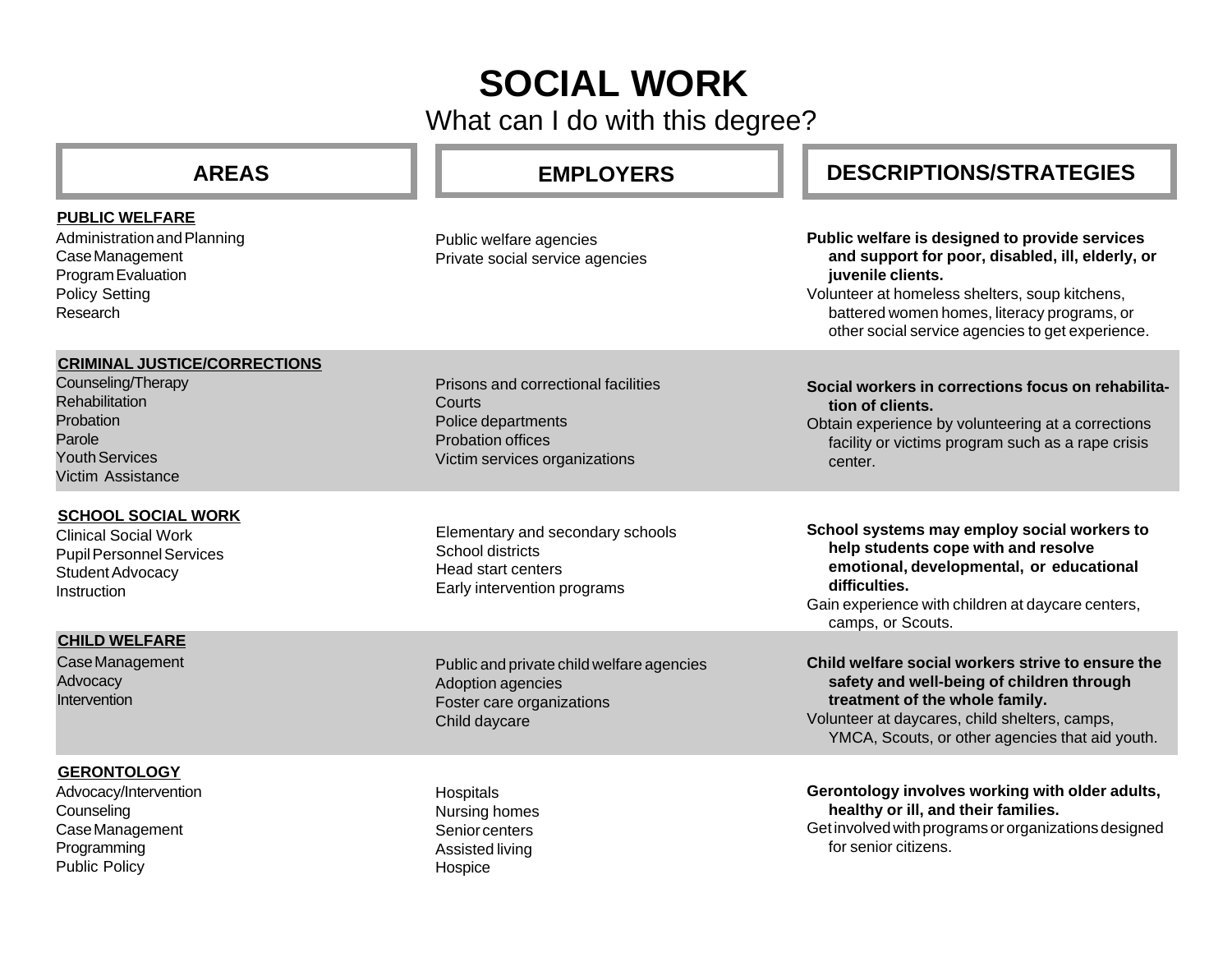| <b>AREAS</b>                                                                                                                                                      | <b>EMPLOYERS</b>                                                                                                                                                                                                                                                         | <b>DESCRIPTIONS/STRATEGIES</b>                                                                                                                                                                                                                                              |
|-------------------------------------------------------------------------------------------------------------------------------------------------------------------|--------------------------------------------------------------------------------------------------------------------------------------------------------------------------------------------------------------------------------------------------------------------------|-----------------------------------------------------------------------------------------------------------------------------------------------------------------------------------------------------------------------------------------------------------------------------|
| <b>CLINICAL</b><br>Counseling<br>Therapy                                                                                                                          | Community mental health centers<br>Psychiatric hospitals<br>Residential and day treatment hospitals<br>Employment assistance programs<br><b>Schools</b><br>Family service agencies<br>Private practice                                                                   | Clinical social workers are found in a variety of<br>settings that provide therapeutic counseling<br>to clients.<br>Master of Social Work (MSW) is required.                                                                                                                |
| <b>ADMINISTRATION</b><br>Management<br><b>Policy Development</b><br>Planning                                                                                      | Family service agencies<br>Child welfare departments<br>Social service agencies<br>State mental health departments<br>Employee assistance programs<br>Probation departments<br>Public welfare agencies<br>Public interest groups<br>Local, state, and federal government | Administrators are involved with planning,<br>budgeting, public relations, marketing,<br>supervising, operations management, fund<br>raising, and other crucial responsibilities that<br>keep an organization functioning.<br>Obtain an MSW and gain management experience. |
| <b>RESEARCH AND EDUCATION</b><br>Research<br>Teaching                                                                                                             | Colleges and universities<br><b>Research institutes</b><br>Local, state and federal government<br>Advocacy organizations                                                                                                                                                 | Research provides data and statistics important<br>in program implementation and policy<br>development.<br>Doctor of Social Work (DSW) or Ph.D. usually<br>required.                                                                                                        |
| <b>OCCUPATIONAL</b><br>Counseling<br>Education<br><b>Wellness Promotion</b><br><b>Employee Assistance</b><br>Organizational Development<br><b>Human Resources</b> | <b>Businesses</b><br>Corporations<br>Employee assistance programs<br>Labor unions                                                                                                                                                                                        | Occupational social workers help employees to<br>be more productive and satisfied.                                                                                                                                                                                          |
| <b>DEVELOPMENTAL DISABILITIES</b><br>Case Management<br>Program Planning and Evaluation<br>Research<br>Policy Development                                         | Community residential homes<br>State and local agencies<br><b>Medical facilities</b><br>Schools                                                                                                                                                                          | Social workers in this area help people with<br>disabilities to adjust and to lead produc-<br>tive lives.<br>Volunteer at special needs camps, daycares,<br>schools, or hospitals to gain experience.                                                                       |

(Social Work, Page 2)